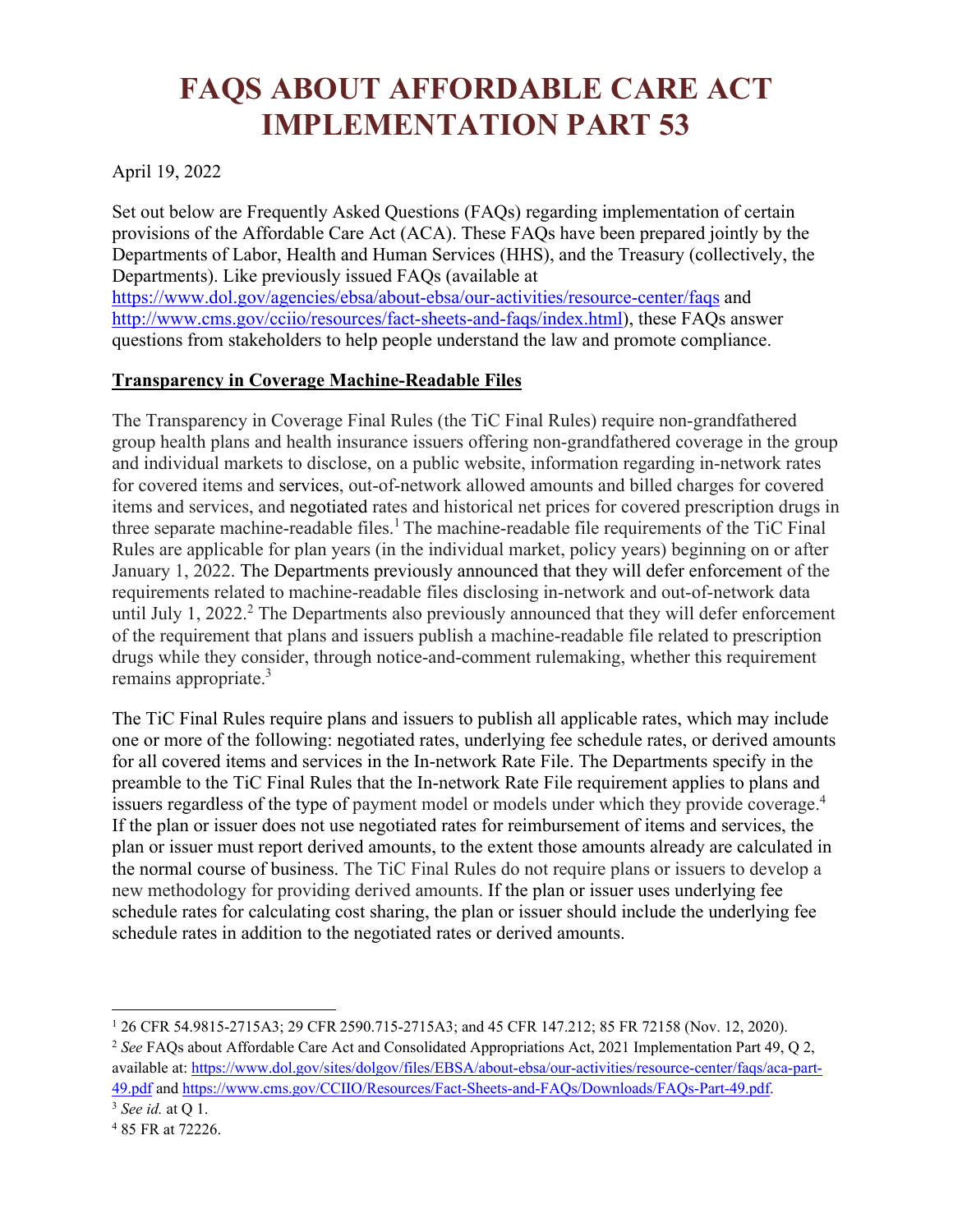Notably, the TiC Final Rules require that these rates be reflected in the In-network Rate File as dollar amounts. While there are many alternative reimbursement arrangements that do not have a dollar amount associated with particular items and services before the item or service is provided or rendered, a dollar amount can still be determined in some instances under these models. Accordingly, in the preamble to the TiC Final Rules, the Departments provide a list of alternative reimbursement arrangements and summarize general reporting expectations for these models, while acknowledging that this list is not exhaustive, as there may be other alternative reimbursement or contracting arrangements in use.<sup>5</sup> Specifically, the Departments summarize the general reporting expectations for several alternative reimbursement arrangements, including bundled payment arrangements and capitation arrangements (including sole capitation arrangements and partial capitation arrangements), reference-based pricing without a defined network, reference-based pricing with a defined network, and value-based purchasing. For example, the preamble clarifies that for payment arrangements under which adjustments are made after care is provided, the plan or issuer should disclose the base negotiated rate before adjustments are applied.<sup>6</sup>

After the TiC Final Rules were issued, stakeholders have utilized GitHub and other forums to raise to the Departments' attention alternative reimbursement arrangements for which reporting a current and accurate dollar amount for items and services in the In-network Rate File before the item or service is provided or rendered may not be possible. Specifically, stakeholders have asked the Departments how to report dollar amounts for negotiated rates that result from certain "percentage-of-billed charges" contract arrangements, under which a dollar amount can be determined only retrospectively because the agreement between the plan or issuer and the innetwork provider states that the plan or issuer will pay a fixed percentage of the billed charges. It is the Departments' understanding that these types of arrangements are not uncommon for certain types of items or services (such as low-volume procedures or high-cost, outlier inpatient care) and that plans and issuers may enter into these arrangements, in part, because the arrangements include limitations on a provider's ability to charge amounts for furnished items and services that significantly vary from an established rate schedule (such as a hospital's chargemaster)—though the rates reflected in such a schedule may not necessarily be the amounts charged. Thus, plans and issuers may be able to estimate the potential range of rates in advance, but they cannot determine accurate dollar amounts until a claim is made.

To address these situations, the Departments are providing an enforcement safe harbor for satisfying the reporting requirements for plans and issuers that use alternative reimbursement arrangements that do not permit the plans and issuers to derive with accuracy specific dollar amounts contracted for covered items and services in advance of the provision of that item or service, or that otherwise cannot disclose specific dollar amounts according to the schema as provided in the Departments' technical implementation guidance through GitHub. This safe harbor is further described in Q1 and Q2 of these FAQs Part 53.

The Departments will monitor the implementation of the machine-readable files requirements and may revisit this safe harbor in the future, including when access to underlying fee schedules becomes more widely available in connection with the development of pathways for providers to transmit expected charges to plans and issuers in support of the development of advanced explanations of benefits as required under Internal Revenue Code section 9816(f), the Employee

<sup>5</sup> *Id.* at 72158, 72226.

<sup>6</sup> *Id.* at 72228.